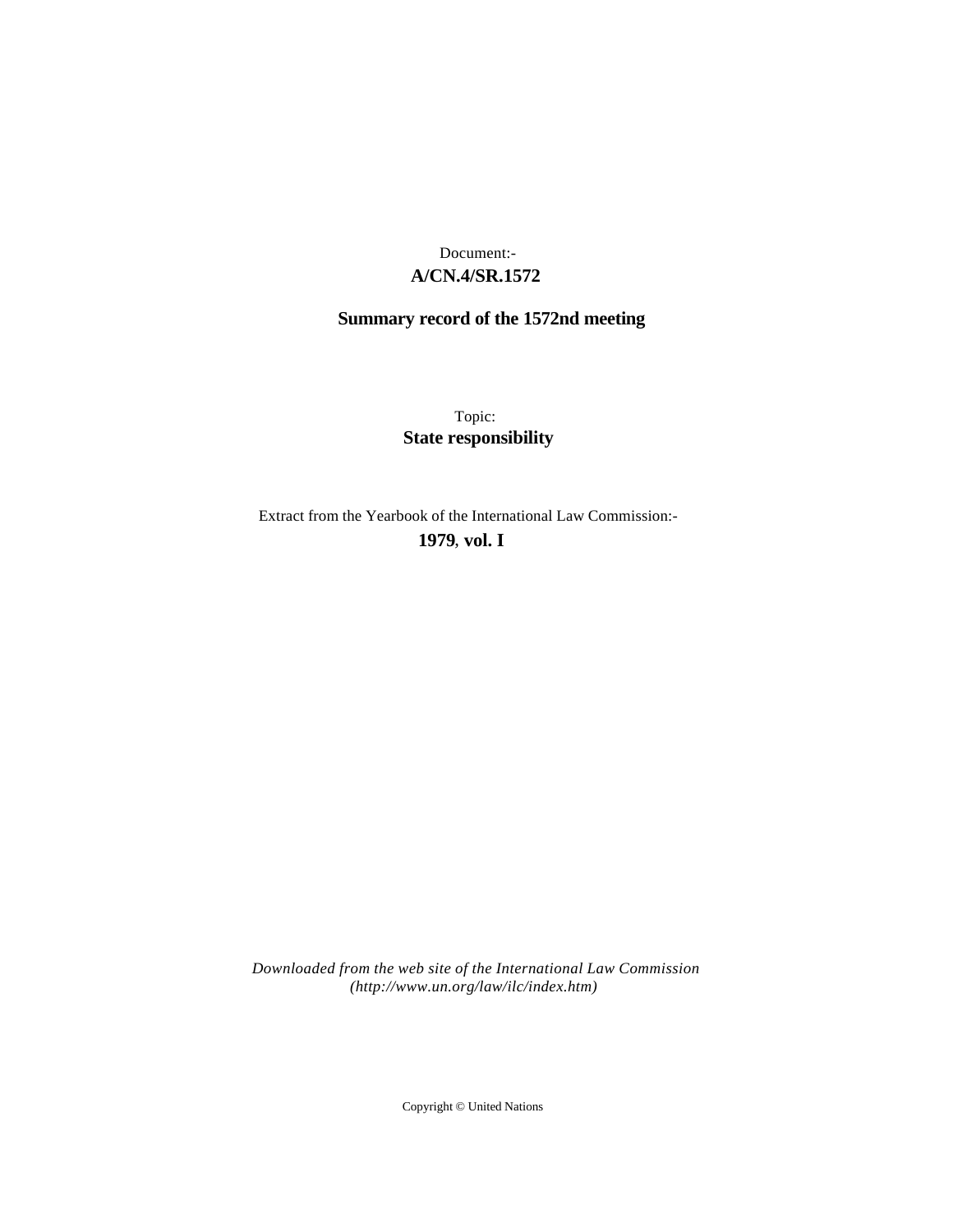30. Sir Francis VALLAT said that, although there was broad agreement on the principles involved, it was the manner in which those principles were to be expressed that gave rise to difficulty.

31. It would be noted from section 4 of chapter V of Mr. Ago's eighth report that there were already cases in which certain elements affected the consequences of the act and the nature of the obligation, as well as cases in which the State was excused, or the wrongfulness of its act precluded, because of the circumstances. In addition, the Secretariat's study on *force majeure* and fortuitous event<sup>7</sup> had disclosed many more cases that illustrated the marginal character of the topic. In the particular case under consideration, however, the language proposed by Mr. Ago seemed appropriate to the circumstances, since the inclusion of the phrase " an act of the State not in conformity with what is required of it by an international obligation" in reference to each of the three situations covered by articles 31 and 32, meant that, if the obligation was varied so that some other obligation arose, the question should be dealt with elsewhere. He therefore considered that the Commission could safely agree to wording along the lines proposed, provided it was made plain in the commentary that articles 31 and 32 were concerned solely with the assumption that there was an obligation and that the conduct attributable to the State was not in accordance with that obligation and that they were therefore not concerned with the modification of an obligation.

32. With regard to the structure of the draft articles, it seemed to him that the difference between paragraphs 1 and 2 of article 31, on the one hand, and article 32, on the other, did not lie exclusively, or perhaps even mainly, in the nature of the event, since the difference was just as great according to the type of situation contemplated. For example, paragraph 1 of article 31 dealt with what the Vienna Convention termed impossibility of performance, paragraph 2 of article 31 dealt with a situation of distress, and article 32 dealt with the impossibility of recognizing that what had been done was in breach of the obligation. Those three situations, which were all quite different, were as much a part of the essence of the articles as the circumstances that had brought them about. Indeed, his own inclination would be to stress the circumstances that ensued from the situation rather than those that had given rise to it and, to that end, to incorporate the two elements of paragraph 3 of article 31, namely, the impossibility of complying with the obligation and the situation of distress, in paragraphs 1 and 2 of that article respectively.

33. As to the expression "the author of the conduct", in paragraph 1 of article 31, he believed it was the first time it had appeared in the draft, the usual expression being "the conduct of an organ of the State". He doubted whether it was advisable to intro-

duce new terminology at that stage. The main point was not whether it was impossible for the author or the organ of the State to act otherwise, but whether it was impossible for the State itself to do so. In the case of the disappearance of an island, for example, the impossibility of transferring the island applied not merely to the organ of the State, but to the State as such. His concern was that any attempt to distinguish between impossibility for the author of the conduct and impossibility for the State would enable the State to claim that, as its agent had been unable to act otherwise, it was not responsible for the conduct. What mattered in the final analysis was whether or not it was impossible for the State to comply with the obligation; whether or not a particular person was in a position to do so was a secondary factor.

34. He was not proposing a specific amendment, but the essence of what he had in mind would be reflected if the phrase following the words "is precluded", in article 31, paragraph 1, were replaced by the words "if, due to circumstances beyond its control, it was impossible for the State to act in conformity with the obligation".

35. He had omitted any reference to the circumstances giving rise to the impossibility, although in his view the inclusion of such a reference merited the Commission's consideration, because he thought that any discussion of those circumstances would only lead to difficulties. It was clear, however, that the State must exonerate itself by establishing that what had occurred was beyond its control, and the essence of the matter might therefore be said to lie in the question whether or not the State could have avoided the situation.

36. Lastly, he considered that a test of foreseeability would be dangerous, since that quality was purely subjective and depended on the approach of the particular State or organ concerned. Indeed, he doubted whether anything was really unforeseeable, since the most common cases *of force majeure*—earthquake, disappearance of an island through volcanic action, extremes of weather, for example—could be and had been foreseen.

*The meeting rose at 1 p.m.*

## **1572nd MEETING**

#### *Thursday, 19 July 1979, at 10.10 a.m.*

*Chairman:* Mr. Milan SAHOVIC

*Members present:* Mr. Barboza, Mr. Dadzie, Mr. Diaz Gonzalez, Mr. Njenga, Mr. Quentin-Baxter, Mr. Reuter, Mr. Riphagen, Mr. Sucharitkul, Mr. Tabibi, Mr. Thiam, Mr. Tsuruoka, Mr. Ushakov, Sir Francis Vallat, Mr. Verosta, Mr. Yankov.

*Also present:* Mr. Ago.

See *Yearbook. .* . *1978,* vol. II (Part One), document A/CN.4/ 315.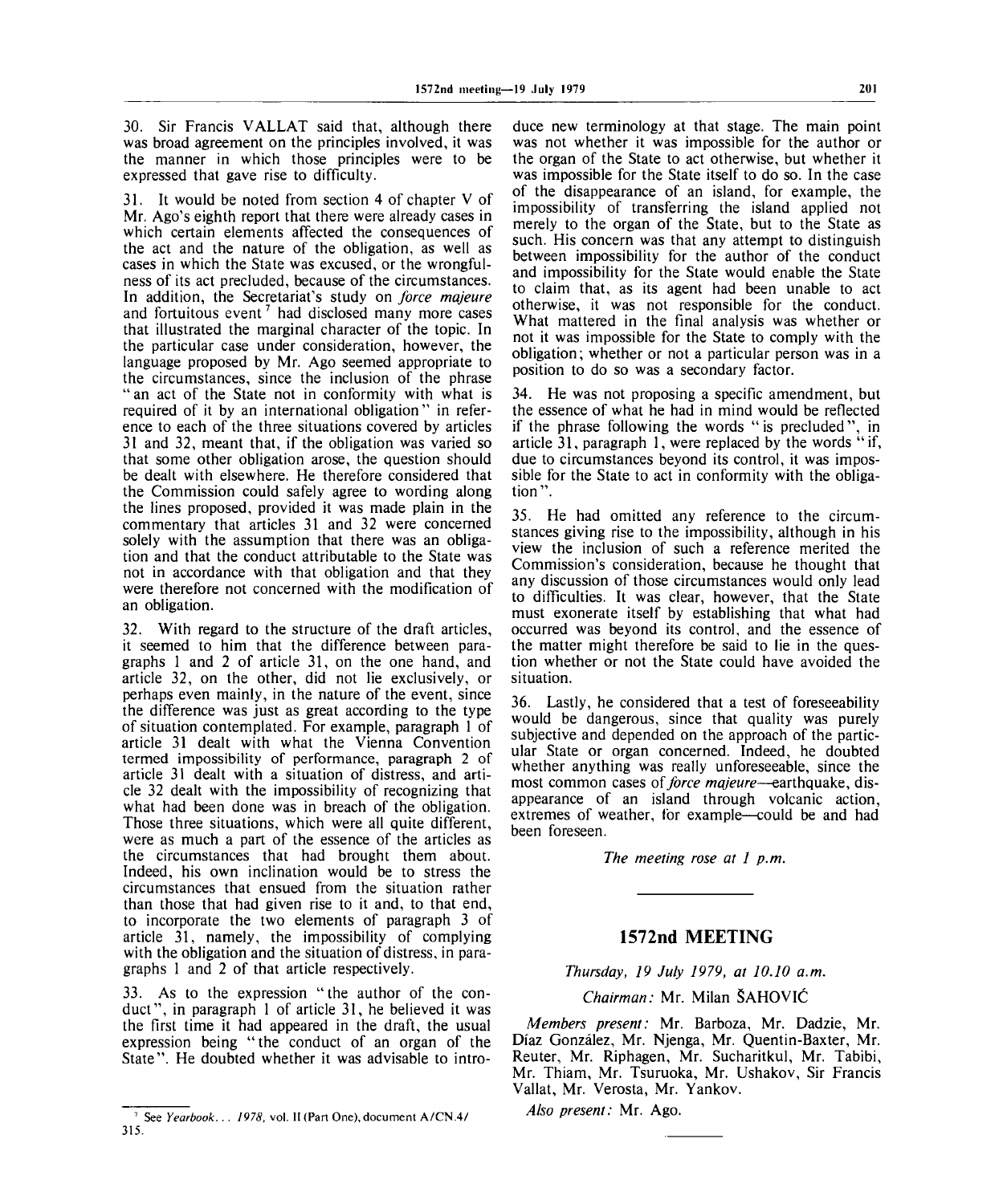### **State responsibility** *(continued)* **(A/CN.4/318 and Add.1-4)** [Item 2 of the agenda]

DRAFT ARTICLES SUBMITTED BY MR. AGO *(continued)*

#### ARTICLE 31 *(Force majeure) and*

# ARTICLE 32 (Fortuitous event)<sup>1</sup> (continued)

1. Sir Francis VALLAT said that it might facilitate the Commission's consideration of the questions of *force majeure* and fortuitous event if the three substantive provisions of articles 31 and 32 were treated as separate articles, at any rate for the purposes of initial drafting. That applied in particular to paragraph 2 of article 31, which should incorporate the relevant provision from paragraph 3, since it would be helpful if the Drafting Committee could examine the question of distress in isolation.

2. Inasmuch as distress, as a defence or excuse, was pleaded most frequently in connexion with ships and aircraft, it had a special character, and in a sense the problem could be handled more easily within that specific context. The generalization of the excuse of distress gave rise to difficulties, not the least of which was the meaning of distress itself; what amounted to distress, and to whom and in what circumstances it applied, were questions that called for careful examination. From paragraph 2 of article 31 he assumed it was intended to apply to an individual, as opposed to a corporation or a State. If that assumption was correct, it should be made clear. Also, he wondered what was the precise nature of the distress contemplated in the paragraph. Obviously, if a person was in peril of his life, that was a case of distress. But did a man have to be in peril of his life to be allowed to adopt conduct that would otherwise involve a breach of an obligation by the State under international law ? That was a point he had difficulty in deciding. Again, he was not certain that the test of conduct laid down in the same paragraph, namely, conduct that did not "place others in a situation of comparable or greater peril", was the right one. In his view, the doctrine of proportionality should operate to establish a link between the measures of avoidance actually taken and what was necessary, or reasonably necessary, to avoid the peril.

3. A somewhat more important point was that paragraph 2, as drafted, suggested that the choice of means was left entirely to the individual involved in a situation of distress; that seemed to sever the link between the individual, who would normally be the organ of the State, and the State itself. For instance, the pilot of an aircraft in flight might find himself in a situation in which, to save life, he was obliged to cross a border and land in the territory of a foreign country. That situation might have arisen because the airport control tower of the State had failed to provide the pilot with the necessary information or because there had been

negligence in the maintenance of the aircraft. It was his view that in such cases—where what happened was due to some failure on the part of the State—the State should bear the responsibility even though the individual had been in peril and had been obliged to take action to avoid that peril. Paragraph 3 went some way to meeting his point but did not deal with the question as to how the situation had arisen, which called for more positive treatment.

4. In article 32, the stress was likewise placed on the position of the individual, the "author of the conduct", and there again he wondered whether there should not be a more direct link with the State. Also, he had doubts about the shift from the negative formulation of paragraphs 1 and 2 of article 31 to the formulation adopted in article 32, and even greater doubts whether, as a matter of law, the test of what was unforeseeable could be applied. His main difficulty with article 32, however, arose from the words " realize that its conduct is not in conformity with the international obligation"; he would be grateful if they could be explained. A situation might arise where the State had means of knowledge, but not the individual, and he doubted whether the State should be relieved of responsibility in such circumstances. In internal law, for instance, it often happened that a person committed a breach in all innocence, but that did not necessarily relieve him of responsibility.

5. Mr. SUCHARITKUL considered the three general principles set out respectively in paragraphs 1 and 2 of article 31 and in article 32 to be acceptable; he feared, however, that the transposition to international law of expressions peculiar to internal law would inevitably lead to difficulties of understanding and interpretation. Not only were the situations envisaged in the articles in question described by expressions that varied from one country to another, but the same expression was sometimes used in two juridical systems to describe different situations. Moreover, the scope of those expressions could vary in internal law, depending for example on whether they were used in penal or civil matters.

6. The expression *"force majeure"* had often been a source of confusion, whether used in internal law, in international contracts such as contracts for the international sale of goods, or in international conventions. Even where that expression was defined in internal law. it could happen, in view of the rule that the will of the parties to a contract prevailed, that those parties gave it a different meaning. Like Mr. Ago, he believed that the concept *of force majeure* should not be limited to the occurrence of acts of nature but should extend to acts caused by human action. Moreover, the principle stated in article 31, paragraph 1, should be applied not only to conventional and customary obligations but also to obligations that might flow from decisions of the Security Council, from arbitral awards or from judgements of the International Court of Justice. In 1960, in the *Case concerning Right of Passage over Indian Territory,* involving Portugal v. India, the International Court of Justice had ruled that in 1954 Por-

<sup>&</sup>lt;sup>1</sup> For texts, see 1569th meeting, para. 1.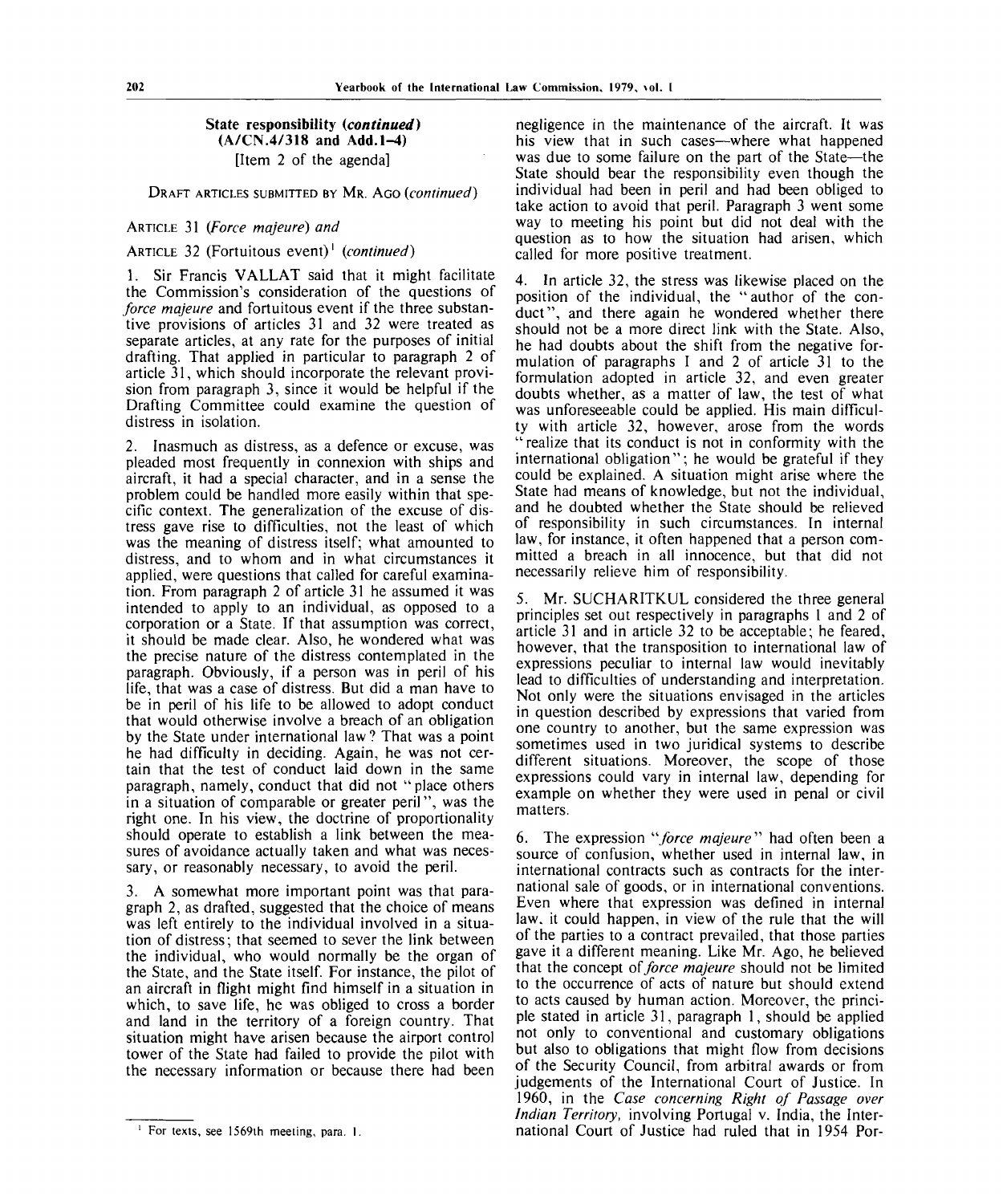tugal had had a right of passage to two enclaves.<sup>2</sup> In the mean time, however, those enclaves had ceased to be under Portuguese sovereignty. The effect of that supervening factor had therefore been to render the performance of India's obligation absolutely impossible materially. Admittedly, in that case, it might be asked whether the situation thus created had not been due to "the State to which the conduct not in conformity with the obligation is attributable", in the terms of article 31, paragraph 3. As to the case of the *Appeal Relating to the Jurisdiction of the ICAO Council*, <sup>3</sup> referred to the International Court of Justice shortly before the disappearance of east Pakistan as such, it had involved the overflight of Indian territory by Pakistan civil aircraft. In that case too India's obligation had become void of subject-matter and its performance impossible, but there again it might be asked whether that impossibility had not been attributable to India.

7. With regard to the situation of distress, he was inclined to think, like Sir Francis Vallat, that it concerned individuals rather than States. In Mr. Ago's opinion that situation, which he described as a relative impossibility, was characterized by the choice between the performance of the international obligation and some other conduct that would make it possible to avoid a serious danger.

8. Like Sir Francis Vallat, he doubted whether the idea of an unforeseeable factor constituted a sound criterion. Although many events, such as cyclones, were foreseeable, it was generally impossible to determine in advance the precise moment of their occurrence. Ultimately, in all the cases covered by articles 31 and 32, account had to be taken of a subjective element that found expression in the degree of diligence displayed by the author of the conduct attributable to the State. From that point of view it would be possible to distinguish, as in Roman law, between *culpa lata, culpa levis* and *culpa levissima.* A pilot who had to make a forced landing was often at the mercy of natural or mechanical factors that made it very difficult to pilot the aircraft. For that reason, he hoped that the Commission would place the emphasis on some such idea as constraint or "insurmountability" rather than on that of "control".

9. Mr. NJENGA said that the rationale for the rule in article 31 was that an external event over which the State had no control might make it impossible for that State to fulfil its obligation, as a result of which its act could not be wrongful. He was therefore unable to take the view that, for the purposes of the draft articles, the doctrine *of force majeure* should be construed in a restricted sense as applying solely to natural disasters. In that connexion, he noted the statement made in paragraph 107 of Mr. Ago's report (A/CN.4/ 318 and Add. 1-4): "But this external factor may also be attributable to human action, loss of sovereignty or

10. He wished to know whether, if wrongfulness were precluded on grounds of *force majeure,* the intention was that compensation for the other equally innocent party was likewise precluded. His concern on that point arose because Mr. Ago, in paragraph 124 of his report, had referred, apparently with approval, to article 10, paragraph 6, of the codification draft of Graefrath and Steiniger, which read: "The obligation to indemnify does not apply in cases of *force majeure* or of a state of emergency." He feared that, if the Commission took that approach, its hands would be tied when it came to deal with responsibility for acts not prohibited under international law. For instance, if an oil tanker travelling from State A to State B collided with another vessel because of dense fog, with the result that oil was discharged on the shores of State C, that in his view would be a clear case *of force majeure,* and he saw no reason why State C should have to suffer the consequences merely because no party was liable in law. It might be that parties engaged in exceptionally hazardous pursuits should be required to insure in advance against the risks involved, and that some mechanism should be set up for dealing with such situations. There was a common law rule *(Rylands* v. *Fletcher),<sup>4</sup>* which imposed what amounted to absolute liability for damage resulting from such pursuits.

11. It was also necessary to take account of what might be termed "economic *force majeure",* which had been considered in the *Case concerning the payment of various Serbian loans issued in France* and in the *Case concerning the payment in gold of the Brazilian Federal loans issued in France,* which were referred to in paragraphs 118 and 119 of Mr. Ago's report. The fact that a country had suffered some disaster as a result of which it was completely unable to meet its debts could not, in his view, be excluded as a circumstance of *force majeure.* For instance, the unprecedented rise in the price of petroleum and manufactured goods, combined with the fall in the price of raw materials, had brought many developing countries to the verge of bankruptcy. If that were not *force majeure,* he did not know what was. It was in recognition of that state of affairs that certain creditor countries, including the Netherlands and the Scandinavian countries, had indicated their willingness to write off their loans to developing countries.

12. In conclusion, with regard to the formulation of articles 31 and 32, he suggested that the Drafting Committee should be asked to consider whether the articles could be merged or recast with a view to clarifying their intent and establishing the nexus

quite simply loss of control over a portion of State territory, for example." It therefore seemed that Mr. Ago himself had not ruled out the possibility that a cause other than a natural disaster might amount to *force majeure.*

<sup>2</sup>  *I.C.J. Reports I960,* p. 6.

<sup>3</sup>  *I.C.J. Reports 1972,* **p. 46.**

<sup>4</sup>  **United Kingdom,** *The Law Reports, English and Irish Appeal Cases before the House of Lords* **(London, Council of Law Reporting,** 1868), vol. Ill, p. 330.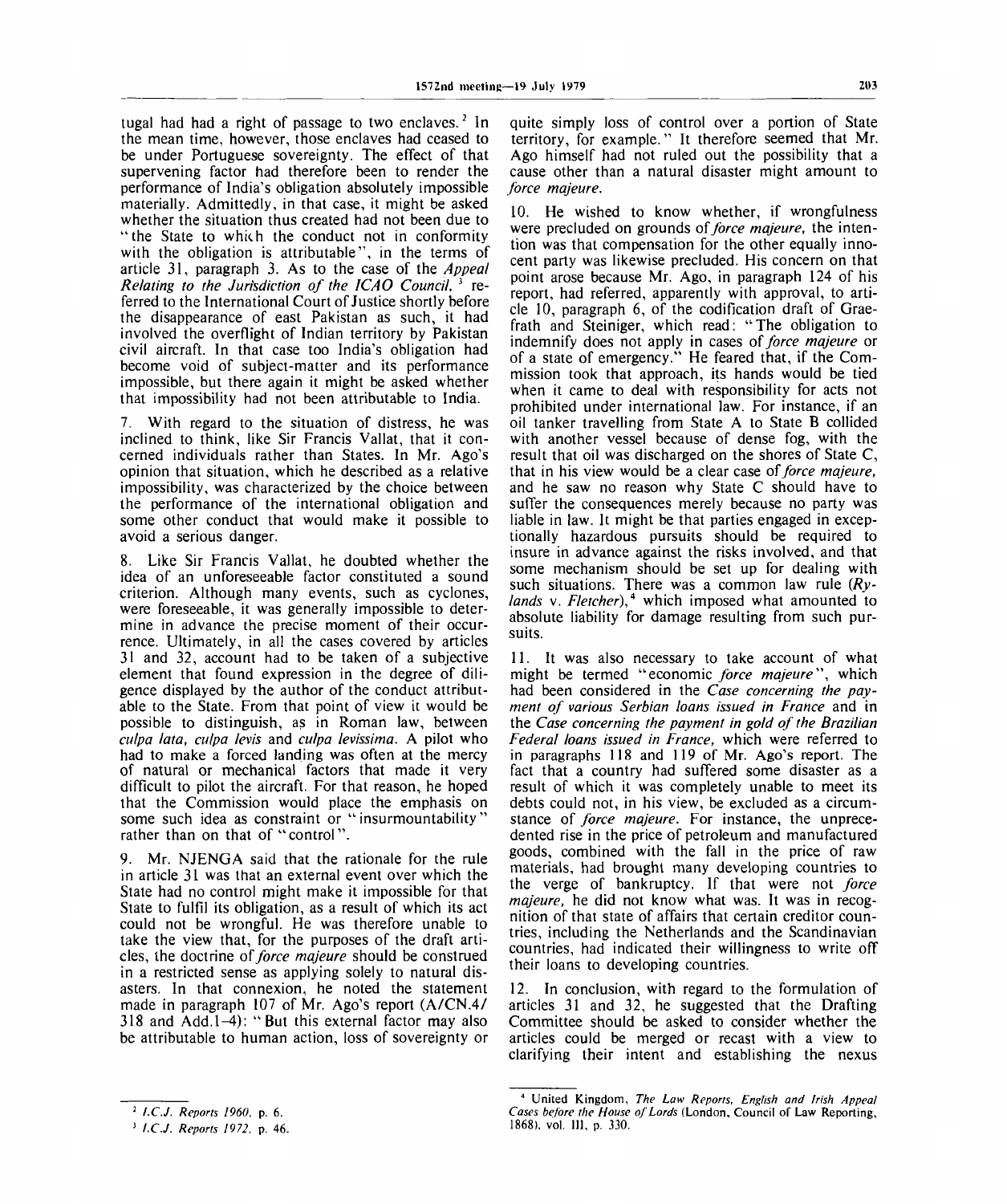between them. He agreed entirely with Mr. Tabibi about the the need to narrow their provisions so that the articles could not be used as an excuse to infringe the rights of weaker countries.

13. Mr. YANKOV disagreed with what seemed to be the rejection of the use of the term *"force majeure".* The Commission would be failing in its duty if it decided that it was safer to disregard *force majeure* because the concept had so many different connotations. *"Force majeure*" was a term of art not only in many systems of internal law, where it was left to jurists and the courts to determine the interpretation, but also in international law and even in the terminology of the Commission itself. If some countries did not use the term, the Commission should elucidate it in the commentary. Fortunately, Mr. Ago had fully complied with the request made to him to identify and clarify the factors justifying the non-performance of an international obligation. Article 31 clearly stated the very important element of the impossibility of performing an obligation and also the situation of distress that precluded the international wrongfulness of an act of the State. Article 32 provided for "a supervening external and unforeseeable factor", although it was true that the draft dealt with the responsibility of States and it might therefore be best to avoid referring to "the author of the conduct". The Drafting Committee could doubtless improve the wording of the articles in the light of the suggestions that had been made, but Mr. Ago was to be congratulated on a comprehensive and profound analysis of the subjectmatter and of the substance of the articles he had proposed.

14. Mr. USHAKOV stressed the need to consider only those situations that involved the State. In the articles in question, it was absolutely necessary to avoid any reference to State organs, private individuals and other authors of conduct attributable to the State; reference could be made to chapter II of the draft to determine what conduct was attributable to the State.

15. The expression generally used in Russian to translate the expression *"force majeure'"*—and which appeared *inter alia* in article 14, paragraph 3, of the 1958 Convention on the Territorial Sea and the Contiguous Zone,  $5$ — referred to natural occurrences, to the exclusion of human action. That expression could be translated into French by the words "force insurmontable" or "force irresistible". It would therefore be best to avoid using the expression *"force majeure''''* in the draft. The reason why he favoured two separate articles, dealing respectively with fortuitous events due to human action and with insurmountable events due to natural forces, was because he believed that the State could be held responsible for an event due to human activity, whereas *force majeure* could not be considered as resulting from an activity of the State. Referring to the example given by Mr. Reuter (1571st meeting), he wondered whether a State that authorized an aircraft to take off from its territory despite pessimistic weather forecasts was really violating an international obligation. In conclusion, he suggested that both acts of nature and acts of man should be taken into consideration in so far as they originated with the State.

16. Mr. QUENTIN-BAXTER said that it was important to resist the lure of discussing the various aspects of the topic that might have some bearing on liability for injurious consequences of acts that were not in themselves unlawful. He realized that it was impossible to deal in articles 31 and 32 with the question of substitute obligations, and he shared the general sentiment that those articles must speak expressly of the State rather than of the author of a particular course of conduct. In emphasizing the latter point, however, it had to be recognized that the perspective of the three main provisions set out in articles 31 and 32 changed somewhat.

17. At the human level, it was easy to take the view that what had been termed *"force majeure"* was the major consideration and that, in the context of article 31, paragraph 2, the impossibility of complying with an obligation was to be judged by a rather different standard when the lives and fate of human beings were at stake. At the level of the State, however, a different relationship could be seen between the three main provisions. Admittedly, the situation of distress provided for in paragraph 2 of that article could not be divorced from its human dimension, yet it was difficult to determine the dividing line between the idea of distress and that of necessity, which the Commission had not yet considered. The release of dam waters that were backing up and flooding towns in a country upstream might lead to loss of life and property in a neighbouring country downstream; such a case would normally be regarded as one of necessity rather than of distress. Nevertheless, the similarity between the two ideas was too great to be ignored or to allow the Commission to make up its mind about the one until it had formed an opinion on the other. If doubts existed about the connexion between that paragraph and the concept of necessity, they must also exist about the connexion between *force majeure* and fortuitous event.

18. In Mr. Ago's view, the distinction between *force majeure* and fortuitous event lay in the fact that there was absolute powerlessness to affect the course of events in the one case and absolute ignorance that the course of events was potentially wrongful in the other. According to Mr. Ushakov, a broad and satisfactory distinction could be made between peril resulting from natural causes and peril resulting from acts of man. However, the affairs of man. were so complicated that it would not normally be easy to assign a particular occurrence to one cause or another. For instance, a total crop failure might be due to drought, but it might also be due to the fact that the supply of insecticides had ceased. In article 31, paragraph 1, and article 32, alike, the essence of the matter was powerlessness to change the situation. Article 32 brought into operation

United Nations, *Treaty Series,* vol. 516, p. 235.